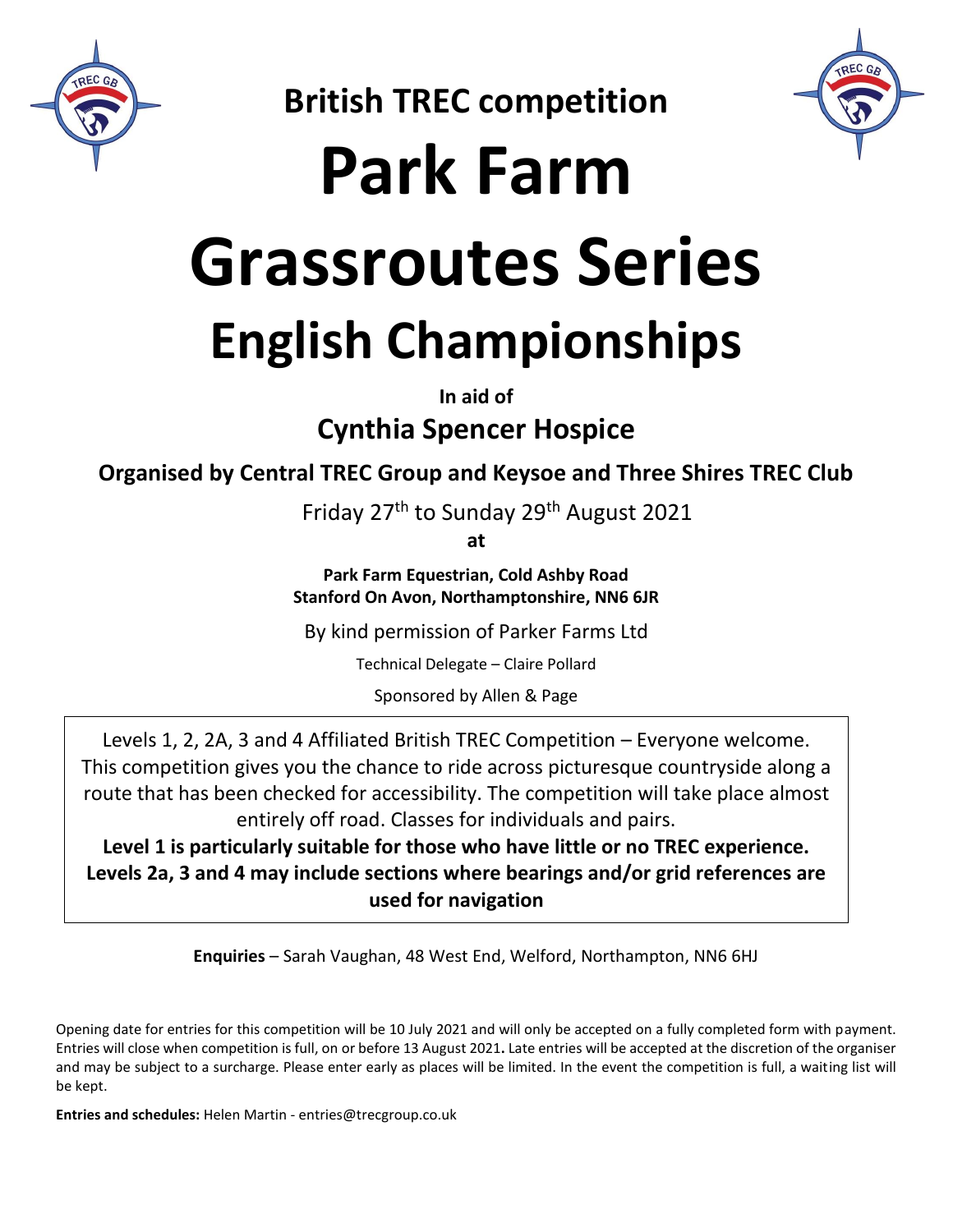**Equine Flu Requirements:** TREC GB requires that all events, including training & camps, involving equines should insist that vaccinations are up to date (12-month cycle) and passports are checked before horses are unloaded. Horses that have had their annual vaccination or a booster, within the last six days of the event should not be allowed to compete. For unvaccinated horses to be able to compete, a new programme takes a minimum of 28 days.

- 1. The 12-month cycle means that a horse's vaccinations should be dated on or within 365 days (twelve months), for each year recorded on the passport, after the initial cycle of three injections were originally completed. For example, a horse vaccinated on 15th March one year needs to be vaccinated on or before 15th March the following year. This also applies in leap years.
- 2. Horses with several years of annual booster vaccinations can have gaps in their record provided that:
	- a) The first two primary injections were administered correctly before 1st January 2016. (2<sup>nd</sup> injection between 21-92 days after the  $1<sup>st</sup>$  injection).
	- b) All annual boosters since 1st January 2016 are within time.

Your horse can be registered on the TREC GB central register by sending a copy of the full vaccination record and horse registration details from the passport to admin@trecgb.com. If you have registered your horse on the TREC GB Flu Register, please include the reference number on your entry form. Alternatively, your horse will be registered by the Entries Secretary for this event, please include a copy of the vaccination certificate and horse registration details when sending your completed entry in.

#### **For more information visit www.trecgb.com**

#### **Classes:**

| Class 1 | <b>Level 1 Individual.</b> suitable for first timers       |
|---------|------------------------------------------------------------|
| Class 2 | <b>Level 1 Pairs</b> , suitable for first timers           |
|         | POR route length 10-15 km, PTV Obstacle height up to 60 cm |

There will be a Central TREC Group Grass Routes League. The two highest number of points scored at Level 1, over the three competitions, from each phase will count. The phases counting do not need to be from the same competitions (ie a rider/pair could count the POR from competitions 1 and 2, the MA from competitions 2 and 3 and the PTV from competitions 1 and 3). The competitor/ pair with the most points will win.

| Class 3            | Level 2 Individual                                          |
|--------------------|-------------------------------------------------------------|
| Class 4            | <b>Level 2 Pairs</b>                                        |
|                    | POR route length 15-25km, PTV Obstacle height up to 70cm    |
| Class 5            | Level 2A Individual                                         |
| Class 6            | <b>Level 2A Pairs</b>                                       |
|                    | POR route length 15-25km, PTV Obstacle height up to 70cm    |
| Class <sub>7</sub> | Level 3 Individual                                          |
| Class 8            | Level 3 Pairs                                               |
|                    | POR route length 25-35 km, PTV Obstacle height up to 80 cm  |
| Class <sub>9</sub> | Level 4 Individual                                          |
|                    | POR route length up to 45km, PTV Obstacle height up to 90cm |

#### **Riders who are under the age of 14 must ride in one of the pairs classes, with a pair who is over 18 on the day of the competition.**

Parents/guardians of competitors under the age of 18 on the day of the competition will be required to complete a Parental Consent Form (available on the CTG websit[e www.trecgroup.co.uk/about-us\)](http://www.trecgroup.co.uk/about-us).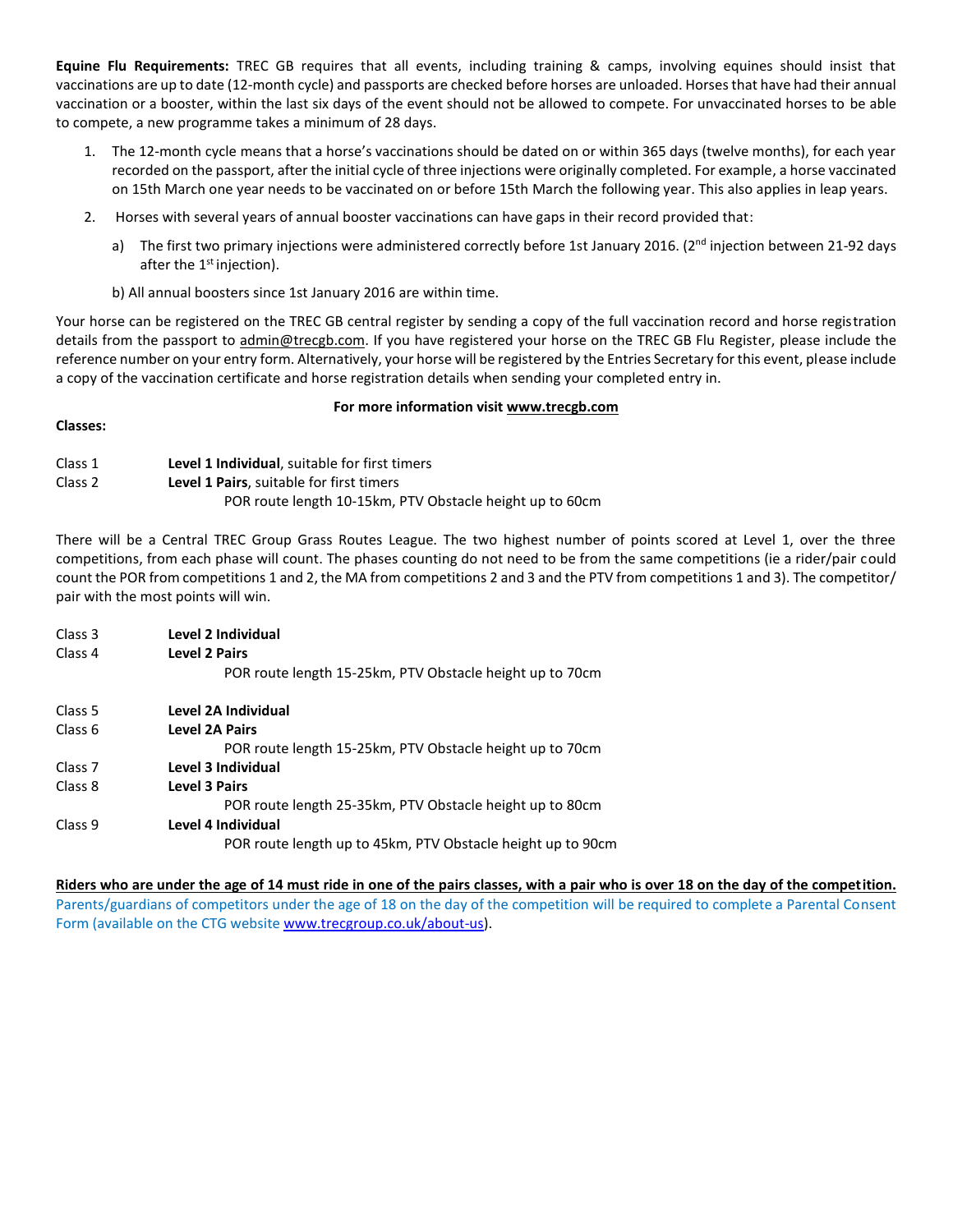| Entry fees (per rider): | <b>Central TREC Group &amp;</b><br><b>Keysoe and Three Shires</b><br><b>TREC Club members</b> | <b>TREC GB Red members/</b><br>members of any other TREC<br><b>GB club</b> | <b>Non-members</b> |
|-------------------------|-----------------------------------------------------------------------------------------------|----------------------------------------------------------------------------|--------------------|
| Classes 1 & 2           | £55                                                                                           | £60                                                                        | £65                |
| Class $3 - 9$           | £60                                                                                           | £65                                                                        | £70                |

Non-member entry fees include weekend membership to Central TREC Group. TREC GB Red and Blue members must quote a TREC GB club membership number or pay the non-member rate.

Non-members – why not join Central TREC Group or KTS and save up to £10? Membership form available at trecgroup.co.uk.

All entries must be in writing and accompanied by the correct entry fee. All classes are subject to sufficient entries and the organisers reserve the right to cancel or amalgamate classes, as necessary. Entries are on a strictly first come basis, enter early to avoid disappointment.

Entries will NOT be taken before the opening date on 10 July 2021 and both entry form and payment must be received to secure a place. Entries will be on a strictly first come basis, so enter early to secure a place. If entries are full before the closing date, a waiting list will be held based on the date the entry was received. All valid entries will be treated equally.

#### **Entry closing dates and refunds/withdrawals**

Entries close on 13 August 2021 or before, if full. Withdrawals up to this date will receive a full refund. Any refunds for withdrawals after the closing date will be entirely at the discretion of the organiser.

#### **Start times and directions**

These will be available on the club websites by the Wednesday before the event. If you do not have access to the internet, please enclose a first-class SAE with your entry. If start times are published early they may be subject to change, please check again on the Wednesday or Thursday before the event.

#### **Camping and corralling**

Ground conditions permitting, overnight parking and corralling are available on Friday, Saturday and Sunday night at the venue at a cost of £5 per horse per night including a vehicle/tent used for human accommodation. Please book in advance. Please note that you must provide your own electric fencing and charger and your corral must be labelled with your contact details.

If your horse is corralled and you are leaving the site, you must organise someone to keep an eye on your horse while you are away and must include this person's contact details on the label too.

Tents being used as overnight accommodation must be pitched in the separate area provided for health and safety reasons. Any person found to have pitched a tent in the corralling field will be asked to move it immediately.

#### **Toilets and showers**

There will be toilets but no showers on site.

#### **Water provision**

Water for horses, but not humans, will be available on site.

#### **Catering**

A meal will be offered on Saturday night, for which rider and spectator tickets can be purchased at £10 per meal. Volunteers who help on all of Saturday will be offered a meal free, please indicate if you would like to have a meal or not via the Helper Form. CTG's Winter Series League prizes will also be presented at the Saturday night meal.

Helpers on Saturday will be offered a packed lunch made by members of Keysoe and Three Shires TREC Club, or a small cash payment in lieu of lunch. Please indicate which you would like on the Helper Form. There will be catering on site on Sunday and food will be offered to those helping to judge the MA and PTV.

#### **Vet**

The local veterinary practice will be on call in case of emergency. The organiser should be informed if the vet is required during the event.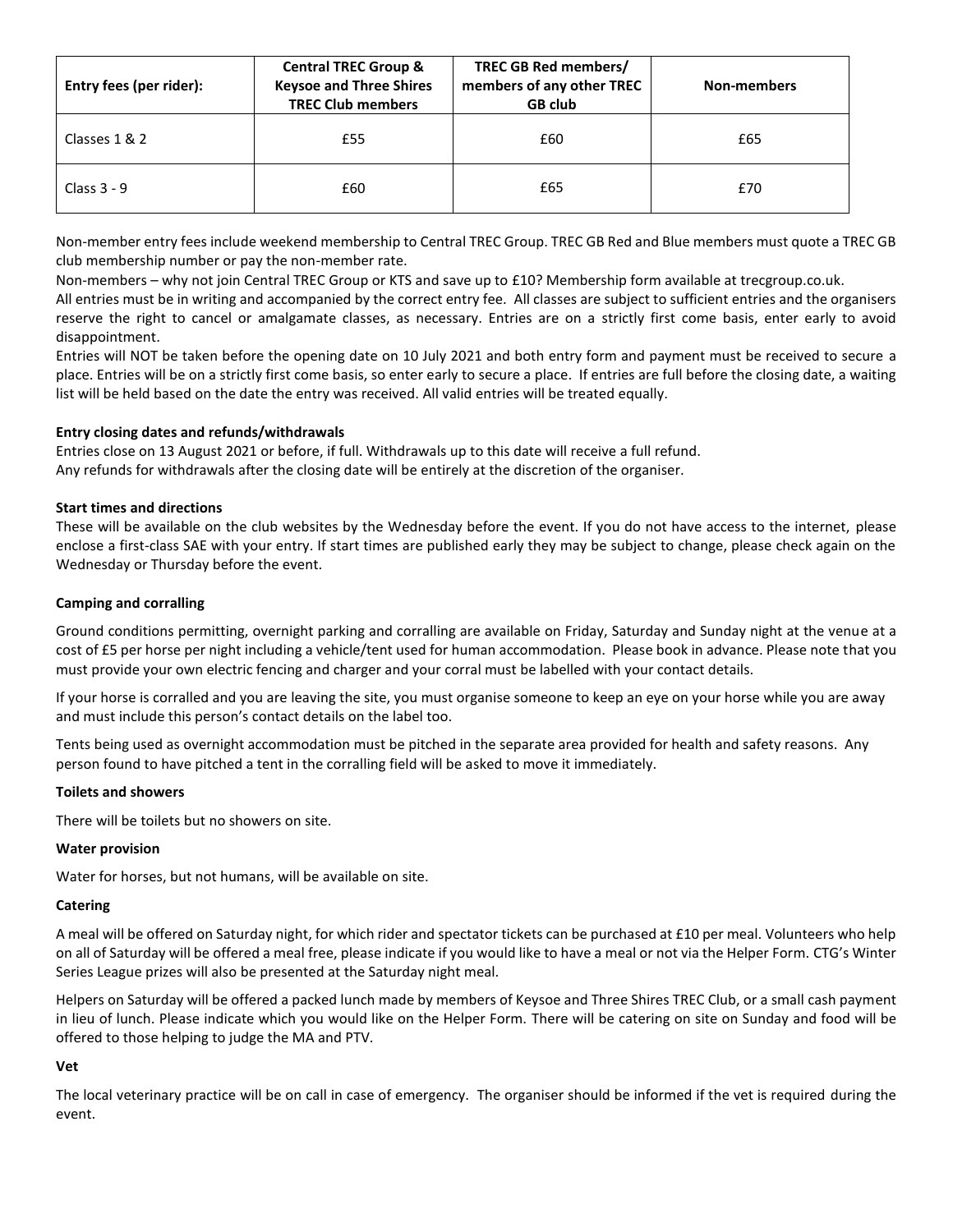#### **Photographer**

Ruth from Indiepics will attend the event and photos will be available from their website.

#### **Helpers**

All TREC competitions rely on the support of volunteer judges and helpers. Can you or anyone coming with you lend a hand? Please contact the organiser on 07827 812311 or by e-mail if you can assist us with judging or stewarding on the day. Competitors can also help us with setting up, clearing equipment away, collecting scores etc. No judging experience necessary – we are grateful for all offers of help and you will learn lots from the inside! Even a couple of hours help can make a difference and there are lots of jobs suitable for non-horsey mums/dads/partners. We provide all judges with free refreshments and a thank you present as appropriate.

#### **Health and Safety**

The event manager/organiser will take all reasonable precautions to ensure the health and safety of everyone present. For these measures to be effective, everyone must take all reasonable precautions to avoid and prevent accidents occurring and must obey the instructions of the officials and stewards on the day. Competitors are asked to safeguard valuable tack and possessions. Young children must be supervised at all times. Neither the event manager/organiser nor the land/course owners can accept responsibility for loss or injury to persons or animals howsoever caused.

Trained First Aiders will be present at the event and should be summoned through an official in the event of an accident. The event manager/organiser may provide contact telephone numbers for emergency veterinary and farriery services.

#### **What is TREC?**

**TREC** is a fun riding event usually comprising three phases. The competition involves the skills and situations a rider might encounter on a hack, including map reading (using Ordnance Survey maps usually 1:25 000 scale) **For more information about TREC, please visit the TREC GB website http://trecgb.com/**

#### **Competition Rules**

All competitors must agree to comply with the TREC GB Rules as per the 5th edition TREC GB rulebook (plus subsequent amendments), which can be found at https://trecgb.com/rules/

In addition, pay particular attention to the following:

- 1) Horses must be a minimum of four years old to compete at Level 1, 2 and 2A and five years old to compete at levels 3 and 4 (i.e. for levels 1, 2 and 2A, a horse born in 2015 may compete in 2019). Mares more than four months pregnant may not compete.
- 2) The welfare of horses competing in British TREC competitions is paramount. No horse may compete if it is unsound or unfit to carry the rider for any reason. Any rider who continues on a horse that they know to be unsound or that has been definitively stopped by the veterinary surgeon or designated competent official on fitness and/ or welfare grounds will be eliminated from the competition.
- 3) Riders under the age of fourteen on day of competition may only compete in Pairs classes and must be accompanied by a rider of **18 years or older**. Pairs ride together for POR and separately for the MA and PTV. Parents/guardians of competitors under the age of 18 on the day of the competition will be required to complete a Parental Consent Form (available on the TREC GB website <<link>>).
- 4) All riders competing must be members of either Central TREC Group, TREC GB or a club affiliated to TREC GB. Non members will pay an additional £5 to become members of Central TREC Group for the duration of the competition.
- 5) Clearly visible coloured tail wraps/ribbons should be worn to advise other riders of a potential hazard Red = kicker, Green = young/inexperienced horse, Blue = stallion. If the horse/pony is a stallion then stallion discs must also be worn on both sides of the bridle.

**It is your responsibility to familiarise yourself with the basic rules. The TREC GB Rulebook (5th edition 1 February 2019 and the changes to it) can be found on the TREC GB website,** https://trecgb.com/rules/

Tack and equipment will be checked. Please see Appendix 3: Equipment List on page 62 5<sup>th</sup> edition TREC GB rulebook.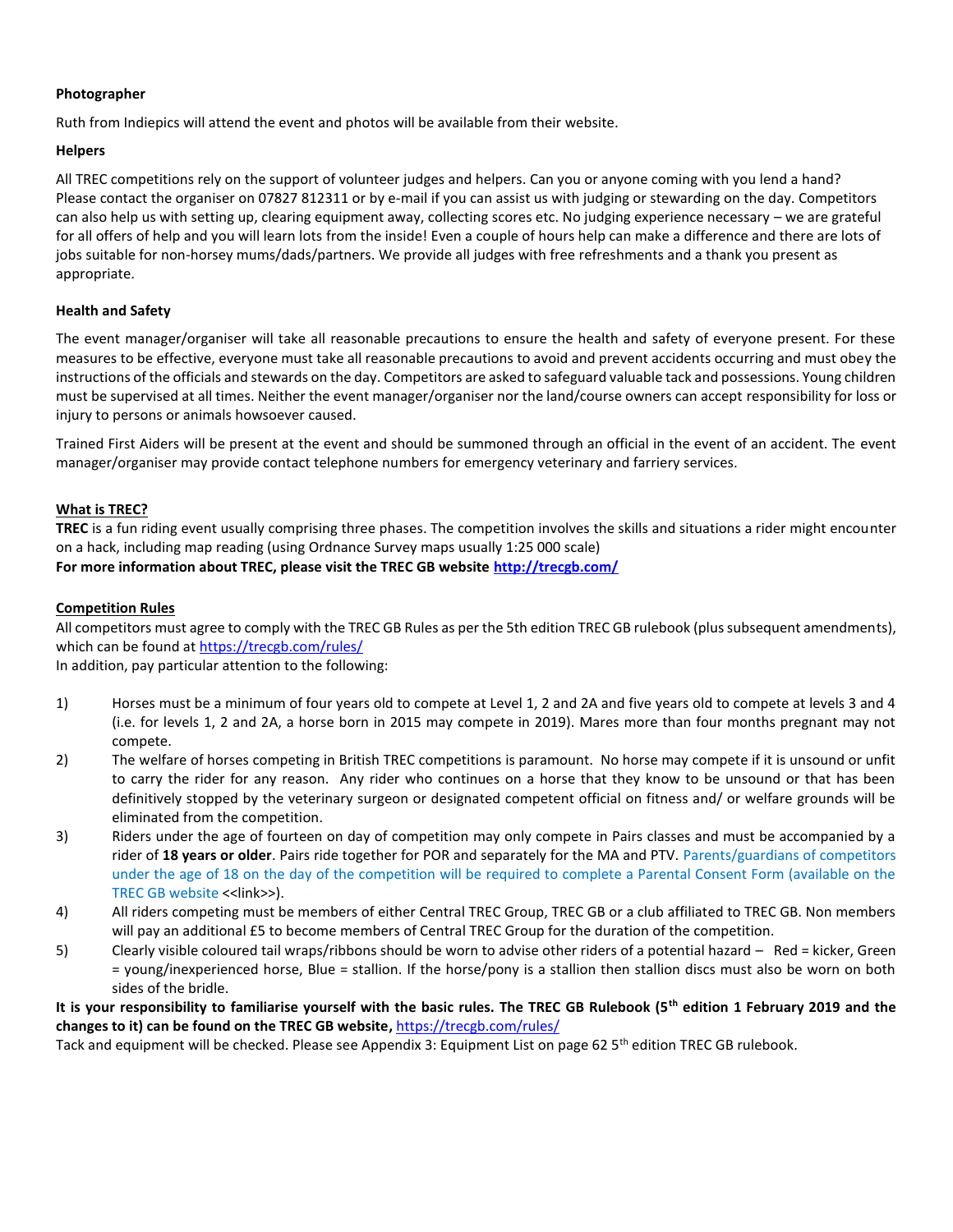## **Park Farm 3** English TREC Championships

## **Competition Entry Form 27, 28 & 29 August 2021**

If possible, please enter via the CTG [JotForm](https://form.jotform.com/211872318442050) and pay via the **online shop**. You may pay via the shop using a debit or credit card, you don't have to have a PayPal account.

| Class:<br>Level:                                                                                                                   |                                                                 |                                                                                   |                                                                                                                                                                | Pairs Partner:    |      | Individual / Pairs (please delete as appropriate) |
|------------------------------------------------------------------------------------------------------------------------------------|-----------------------------------------------------------------|-----------------------------------------------------------------------------------|----------------------------------------------------------------------------------------------------------------------------------------------------------------|-------------------|------|---------------------------------------------------|
| <b>Riders Name</b>                                                                                                                 |                                                                 |                                                                                   |                                                                                                                                                                |                   |      |                                                   |
| <b>Address</b>                                                                                                                     |                                                                 |                                                                                   |                                                                                                                                                                |                   |      |                                                   |
|                                                                                                                                    |                                                                 |                                                                                   |                                                                                                                                                                |                   |      |                                                   |
|                                                                                                                                    |                                                                 |                                                                                   |                                                                                                                                                                |                   |      |                                                   |
| Postcode                                                                                                                           |                                                                 |                                                                                   |                                                                                                                                                                |                   |      |                                                   |
| <b>Email</b>                                                                                                                       |                                                                 |                                                                                   |                                                                                                                                                                |                   |      |                                                   |
| Telephone No / Mobile                                                                                                              |                                                                 |                                                                                   |                                                                                                                                                                |                   |      |                                                   |
| Date of Birth                                                                                                                      |                                                                 |                                                                                   |                                                                                                                                                                |                   |      |                                                   |
| <b>Central TREC Group Membership No</b>                                                                                            |                                                                 |                                                                                   |                                                                                                                                                                |                   |      |                                                   |
| Keysoe and Three Shires TREC Club membership No                                                                                    |                                                                 |                                                                                   |                                                                                                                                                                |                   |      |                                                   |
| <b>TREC GB Membership No</b>                                                                                                       |                                                                 |                                                                                   |                                                                                                                                                                |                   |      |                                                   |
| <b>Other TREC GB Club Membership No</b>                                                                                            |                                                                 |                                                                                   |                                                                                                                                                                |                   |      |                                                   |
| <b>International Rider (please circle)</b>                                                                                         |                                                                 |                                                                                   | Yes / No                                                                                                                                                       |                   |      |                                                   |
| <b>Horse Name</b>                                                                                                                  |                                                                 |                                                                                   |                                                                                                                                                                |                   | Age: |                                                   |
| Height                                                                                                                             |                                                                 |                                                                                   | <b>Breed:</b>                                                                                                                                                  |                   |      |                                                   |
| My horse is registered on the                                                                                                      |                                                                 | Yes / No                                                                          |                                                                                                                                                                | Flu register ref: |      |                                                   |
| <b>TREC GB Flu Register</b>                                                                                                        |                                                                 | If no, please include a copy of your horse's registration details and vaccination |                                                                                                                                                                |                   |      |                                                   |
|                                                                                                                                    |                                                                 |                                                                                   | certificate from their passport with your entry. Please also complete the CTG Flu<br>Vac Checker and send it in with your passport page photos and this entry. |                   |      |                                                   |
|                                                                                                                                    |                                                                 |                                                                                   |                                                                                                                                                                |                   |      |                                                   |
|                                                                                                                                    |                                                                 |                                                                                   |                                                                                                                                                                |                   |      | FEE £                                             |
|                                                                                                                                    |                                                                 |                                                                                   |                                                                                                                                                                |                   |      |                                                   |
| Classes 1 & 2                                                                                                                      |                                                                 | CTG & KTS Members £55 fee                                                         |                                                                                                                                                                |                   |      |                                                   |
|                                                                                                                                    |                                                                 | TREC GB Red or club Members £60 fee                                               |                                                                                                                                                                |                   |      |                                                   |
|                                                                                                                                    |                                                                 | Non Members £65 (includes day membership of Central TREC Group)                   |                                                                                                                                                                |                   |      |                                                   |
| Class 3 - 9                                                                                                                        | CTG & KTS Members £60 fee                                       |                                                                                   |                                                                                                                                                                |                   |      |                                                   |
|                                                                                                                                    |                                                                 | TREC GB Red or club Members £65 fee                                               |                                                                                                                                                                |                   |      |                                                   |
|                                                                                                                                    | Non Members £70 (includes day membership of Central TREC Group) |                                                                                   |                                                                                                                                                                |                   |      |                                                   |
|                                                                                                                                    |                                                                 |                                                                                   |                                                                                                                                                                |                   |      |                                                   |
| Corralling per night                                                                                                               | £5 per horse per night                                          |                                                                                   |                                                                                                                                                                |                   |      |                                                   |
|                                                                                                                                    |                                                                 |                                                                                   |                                                                                                                                                                |                   |      |                                                   |
| £10 per rider/spectator meal<br>Saturday night<br>Helper meals should be requested via the Helper Form (link available on<br>meals |                                                                 |                                                                                   |                                                                                                                                                                |                   |      |                                                   |
|                                                                                                                                    |                                                                 |                                                                                   |                                                                                                                                                                |                   |      |                                                   |
| the Calendar page of the CTG website).<br>Donation to Cynthia Spencer Hospice                                                      |                                                                 |                                                                                   |                                                                                                                                                                |                   |      |                                                   |
|                                                                                                                                    |                                                                 |                                                                                   |                                                                                                                                                                |                   |      |                                                   |
| <b>Total</b>                                                                                                                       |                                                                 |                                                                                   |                                                                                                                                                                |                   |      | £                                                 |